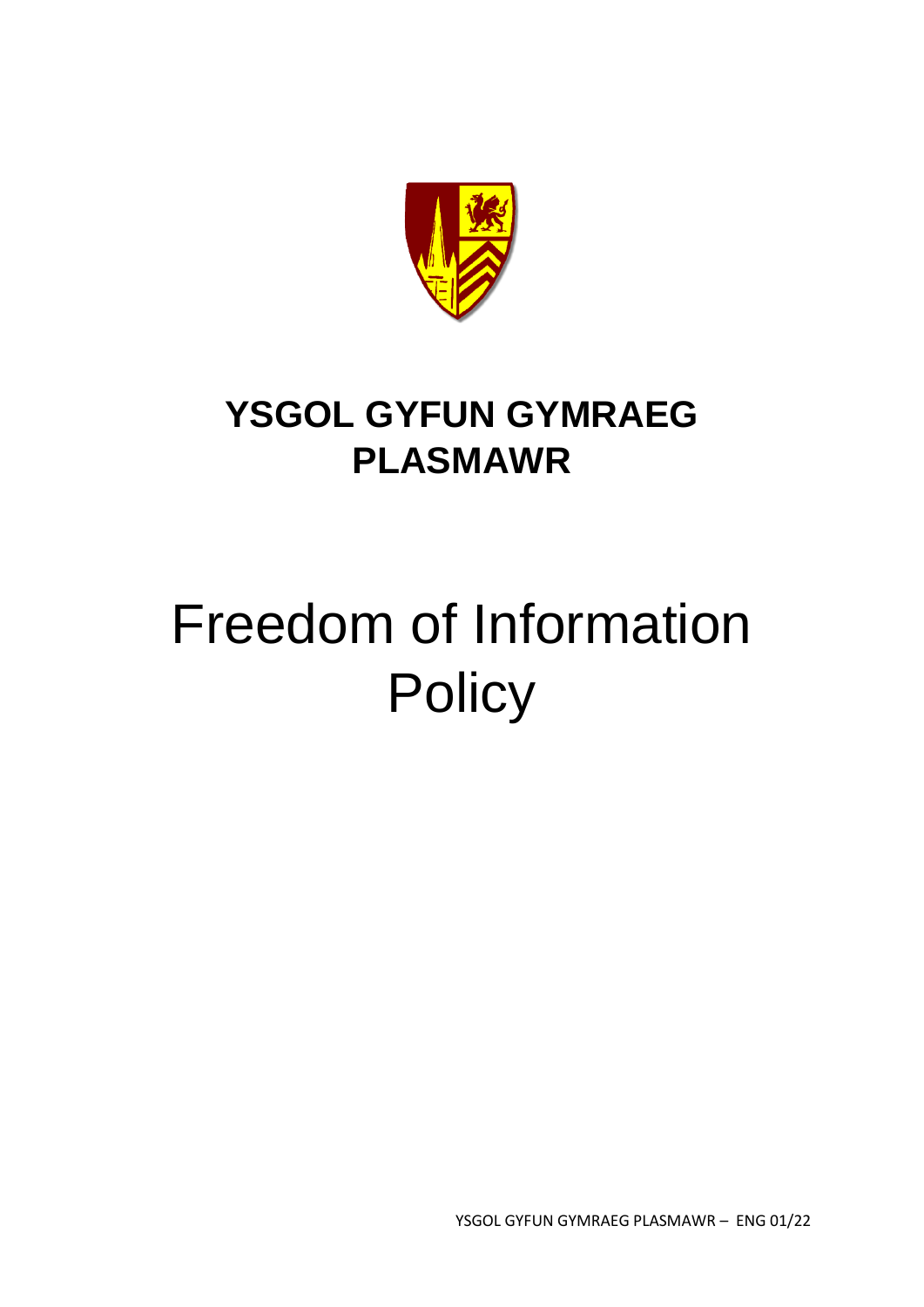## **Freedom of Information Policy**

#### **Introduction**

The Freedom of Information Act 2000 is designed to promote greater openness and transparency throughout the public sector. Under the Act any person, has rights of access to recorded information held by the School, subject to certain limited exemptions.

Ysgol Plasmawr is committed to openness and transparency in the provision of information to all persons or organisations who request it. This policy outlines our response to the Freedom of Information Act 2000 and a framework for managing requests.

Copies of reference documents, such as policy statements and procedural guidance will be provided free of charge or as published in our Publications Scheme which is available from the School office or on our website www.ysgolplasmawr.cymru

#### **Dealing with a request**

Your request must be in writing (letter, email or fax) to ensure that we have a clear statement of what is requested.

We will provide information promptly, subject to the following conditions, which are based on our duties under the Freedom of Information Act 2000.

We will respond to your request within 20 working days\*.

\*Please note: Working days refers to term time only as contained in Freedom of Information Act Statutory Instrument 3364.

In some circumstances, we may withhold the information you have requested under one of the exemptions applicable under the legislation.

Whilst we will provide most information free of charge, we may charge a fee for photocopying/printing/faxing/postage of longer documents where the required information is not listed in our Publications Scheme as being available either free of charge or at a stated charge. If you ask for information in an expensive alternative format, we may charge for this, subject to legislation, such as the Disabilities Discrimination Act. (See 'Charges' below).

If we intend to charge for the provision of information, we will tell you in advance what the charge will be (through a fees notice) and will provide the information when we receive payment (cash or cheque). The time allowed for us to provide the information (20 working\* days) does not include the period between the issuing of the fees notice and the receipt of the payment.

We may be unable to provide the information you request for any for the following reasons: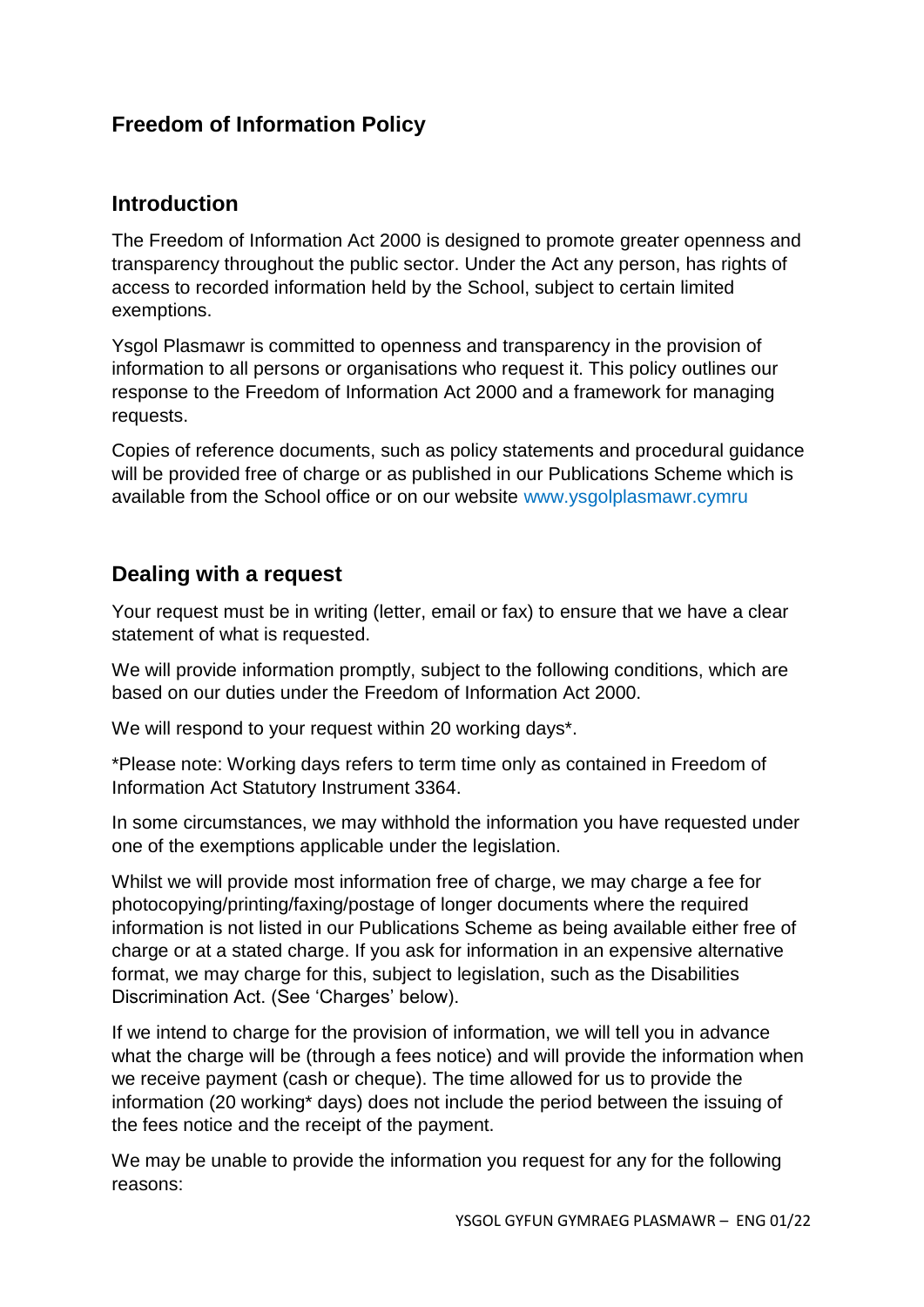- We do not hold the information
- We are applying an exemption to the disclosure

It would cost the School more than £450.00 to provide the information (this figure is set by Government and is based on the work exceeding 18 hours of officer time to gather the information).

If we are unable to provide the information we will do all we can to advise you as to how you might obtain the information elsewhere or in a different way to keep the cost down.

Ysgol Plasmawr will seek advice from the Local Authority's Information Governance Team as necessary to clarify any points or to help resolve any disputes over information requests.

Publication Scheme

Ysgol Plasmawr has adopted the Model Publication Scheme for

Schools approved by the Information Commissioner.

# **Charges**

The general charge for photocopying, printing and faxing or emailing information as an attachment is 10p per sheet. Postage charges will be at the appropriate rate. For more substantial items, the fee charged depends on whether we estimate that it would cost more or less than £450.00 to provide the information.

In the vast majority of cases the cost will be under £450.00 and we will then charge only for photocopying, printing, faxing and postage. We may also charge for any work required to put the information into the required format, which could involve, for example:

- summarising the information;
- putting the information onto CD, DVD;
- translating the information into a different language.

We will not normally charge for providing information in an alternative format where this is requested on grounds of disability.

## **Complaints**

If you do not accept our reasons for declining to disclose the information requested you should write to the Chair of Governors at the school in the first instance. If you are not happy with their response, you may wish to contact the Information Commissioner at: